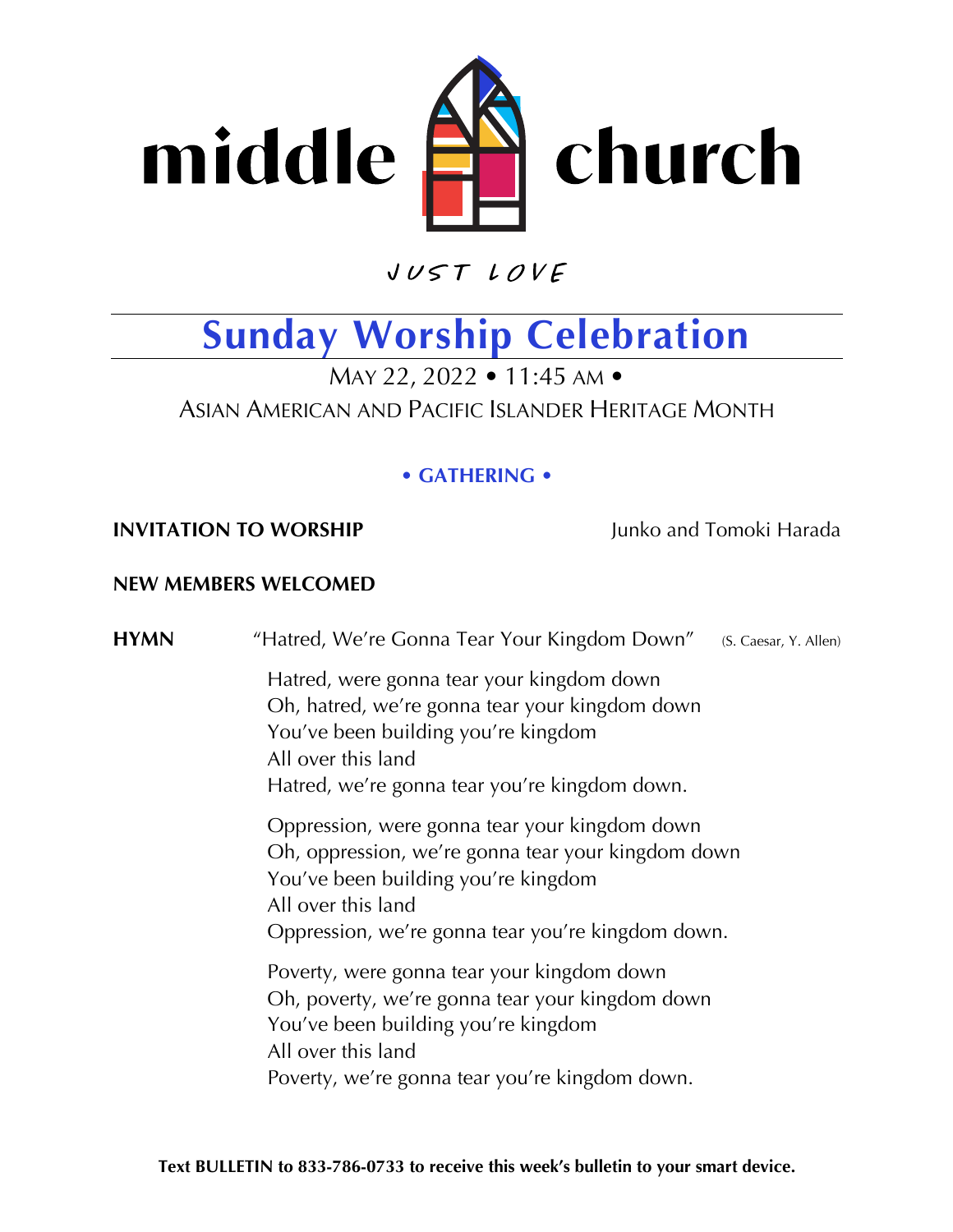Corruption, were gonna tear your kingdom down Oh, corruption, we're gonna tear your kingdom down You've been building you're kingdom All over this land Corruption, we're gonna tear you're kingdom down.

## **• REFLECTING •**

## **MESSAGE FOR ALL AGES** Kaede Zaitsu Helck

We are marching in the light of God, we are marching in the light of God.

## **MIDDLE RISING** Darrell Hamilton

**PRAYERS OF THE PEOPLE** "Fishing Boat Song at Dusk" (Trad. Chinese Folk Song)

Kashimi Asai, dancer

## **LORD'S PRAYER Data LORD'S PRAYER Data LORD'S PRAYER**

Ever-loving and holy God, hallowed be your name. Your reign come, your will be done, on earth as it is in heaven. Give us this day our daily bread, and forgive us our sins, as we forgive those who sin against us, and lead us not into temptation, but deliver us from evil, for yours is the reign, and the power, and the glory, forever. **Amen.**

## **CONGREGATIONAL AMEN** (John Del Cueto)

## **PASSING OF THE PEACE**

| <b>ANTHEM</b>    | "Ride On Medley"                 | (Holland Davis, arr John Del Cueto, Dionne McClain-Freeney) |
|------------------|----------------------------------|-------------------------------------------------------------|
| <b>SCRIPTURE</b> | Revelation $22.1-5$              | Jacqui Lewis                                                |
| <b>SERMON</b>    | "For the Healing of the Nations" | Jacqui Lewis                                                |

## **• RESPONDING •**

## **INVITATION TO JOIN THE MOVEMENT** Sunghyun Bang

"Siyahamba" (Based on a South African Traditional Song)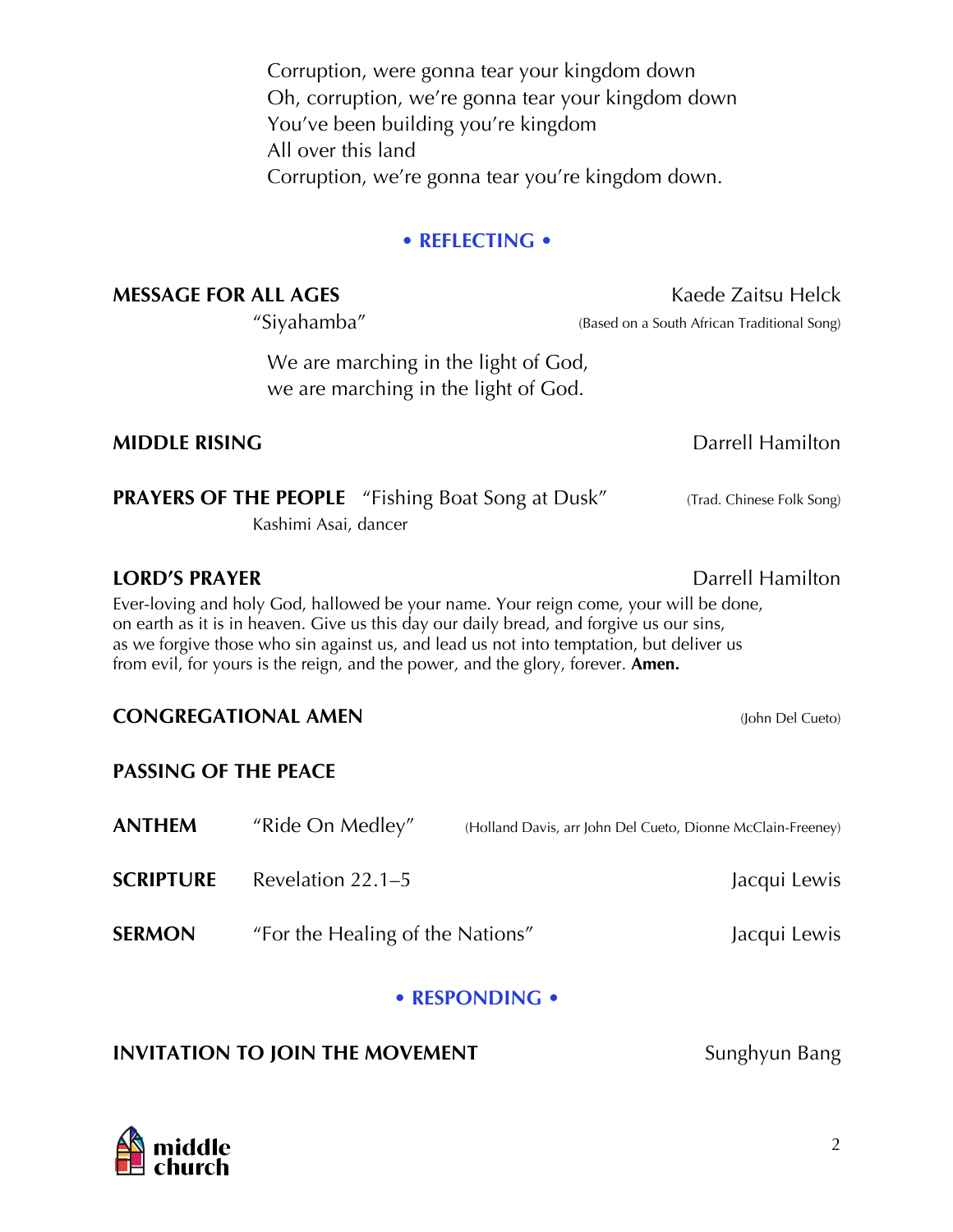#### **OFFERTORY** "LOVE" (Kirk Franklin)

#### Donate at **middlechurch.org/donate** or Venmo **[@MiddleCollegiateChurch](https://www.middlechurch.org/donate/)**

| <b>DEDICATION PRAYER</b> "Thank You Lord" |  | (Lynda Randall) |
|-------------------------------------------|--|-----------------|
|                                           |  |                 |

**HYMN** "One Foot/Lead with Love" (Melanie DeMore)

## **CHORUS**

You gotta put one foot in front of the other and lead with love Put one foot in front of the other, and lead with love.

| Don't give up hope |
|--------------------|
| You're not alone   |
| Don't you give up  |
| Keep movin' on     |
|                    |

## **CHORUS**

*Lift up your eyes—* Lift up your eyes *Don't you despair—* Don't you despair *Look up ahead—* Look up ahead *The path is there—* The path is there

**CHORUS** 

| I know you're scared - I know you're scared |                   |
|---------------------------------------------|-------------------|
| And I'm scared too - And I'm scared too     |                   |
| But here I am—                              | But here I am     |
| Right next to you $-$                       | Right next to you |
|                                             |                   |

**CHORUS** 

## **BENEDICTION** Jacqui Lewis

#### **PARTICIPATING IN THE CELEBRATION • For all credits, visit YouTube.com/MiddleChurch**.

**Jerriese Johnson Gospel Choir** • John Del Cueto, Director of Music and Choirs

**Middle Church Band** • Dionne McClain-Freeney, piano; Jonathon Peretz, drums; Booker King, bass guitar.

**"One Foot/Lead with Love"** • Copyright © 2016 Melanie DeMore (BMI) Licensed for free non-commercial distribution.

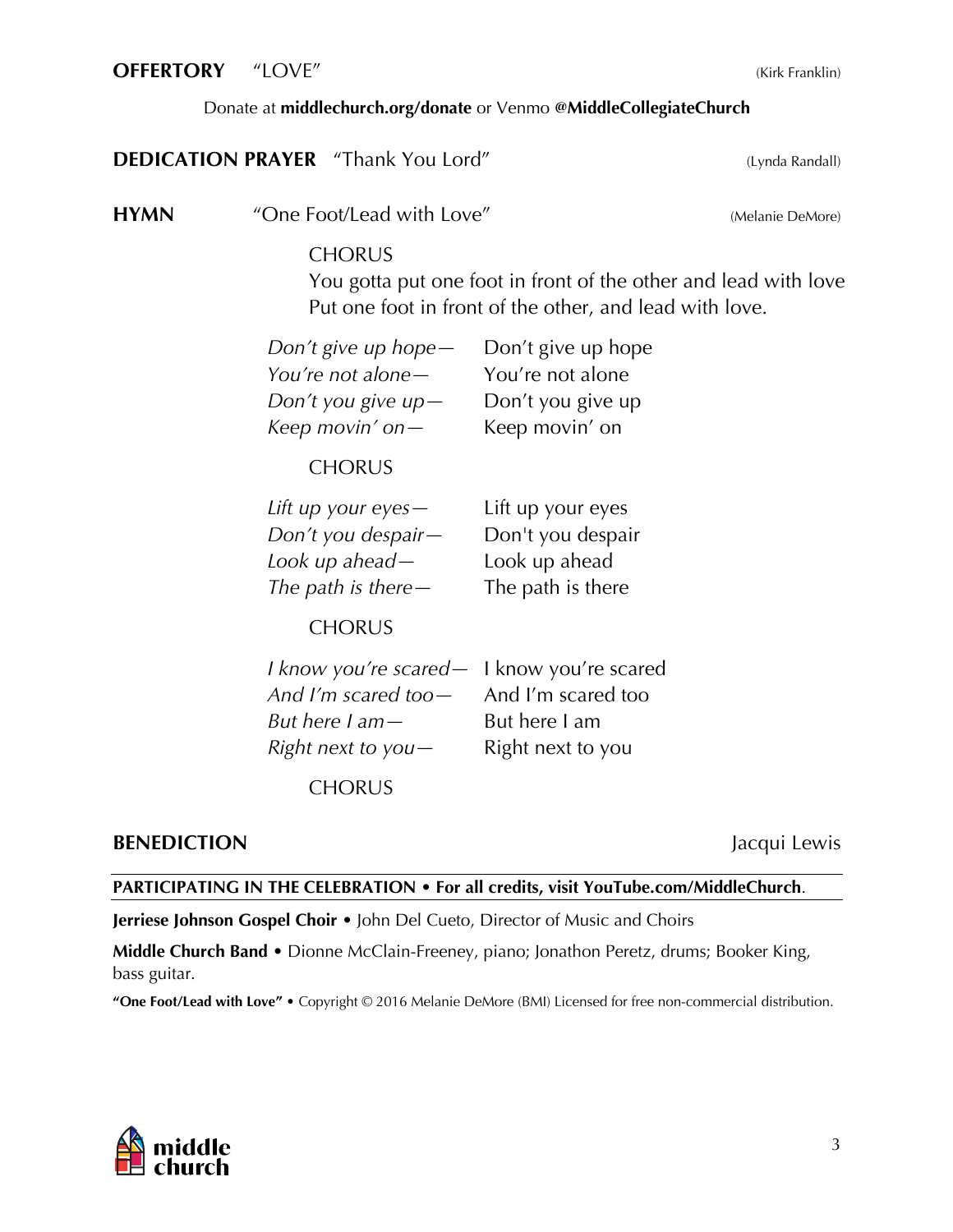## **Sermon in Action**

## THIS WEEK: FOR THE HEALING OF THE NATIONS

John's Revelation is often interpreted through the lens of judgement; I've been reading it with hope.

- Can you hear the hope-filled promise of a healed creation? A new heaven, new earth? Where does your imagination take you in terms of ecology—the care of our earthly home?
- There are echoes here of the Genesis and the creation stories—that the human ones were banished from Eden but will now see God's face. Victor Hugo wrote, "To love another person is to see the face of God." Can this heal us?
- The Tree of Life now has 12 kinds of fruits and leaves for the healing of the nations. All the nations. What does this indicate about God's full intention for the world?

## LAST WEEK: CAN YOU FEEL A BRAND NEW DAY?

- In these times of trauma, what needs to be healed in you?
- How can you participate in the healing of the nations?
- How would you describe Middle's calling to make things new?

**PRAYER CORNER** *Please pray with us this week for these people and concerns.* **We are praying for all our Middle family every day.**

Gloria Cunningham Burgess Alicia Swain Janna Myers Sheila Robinson Renee Cunningham Marshall Drexel Cunningham Valencia Armijio Brittany Davis Reddick Cunningham Sheila [Harding Skip Reid Amanda Ashcraft Jacqui Lewis Pam Payne Family Marc Aronson Mia McClain](https://www.middlechurch.org/prayer/)  Bridget Kelso Anthony Joe Tigner Robert Cunningham Vallory Leca Devora Jones Louise Tatum Michael Bos Connie Acquaah Darrell Hamilton Ben Perry Cori Margolin Joy Rosenthal Dolly Catherine Vail Jessie Matei Darron and Marian Cunningham Ukraine and The Raider Nation **To make a prayer request,** request a call from a Middle pastor, or inquire about financial assistance, visit **middlechurch.org/prayer/**.

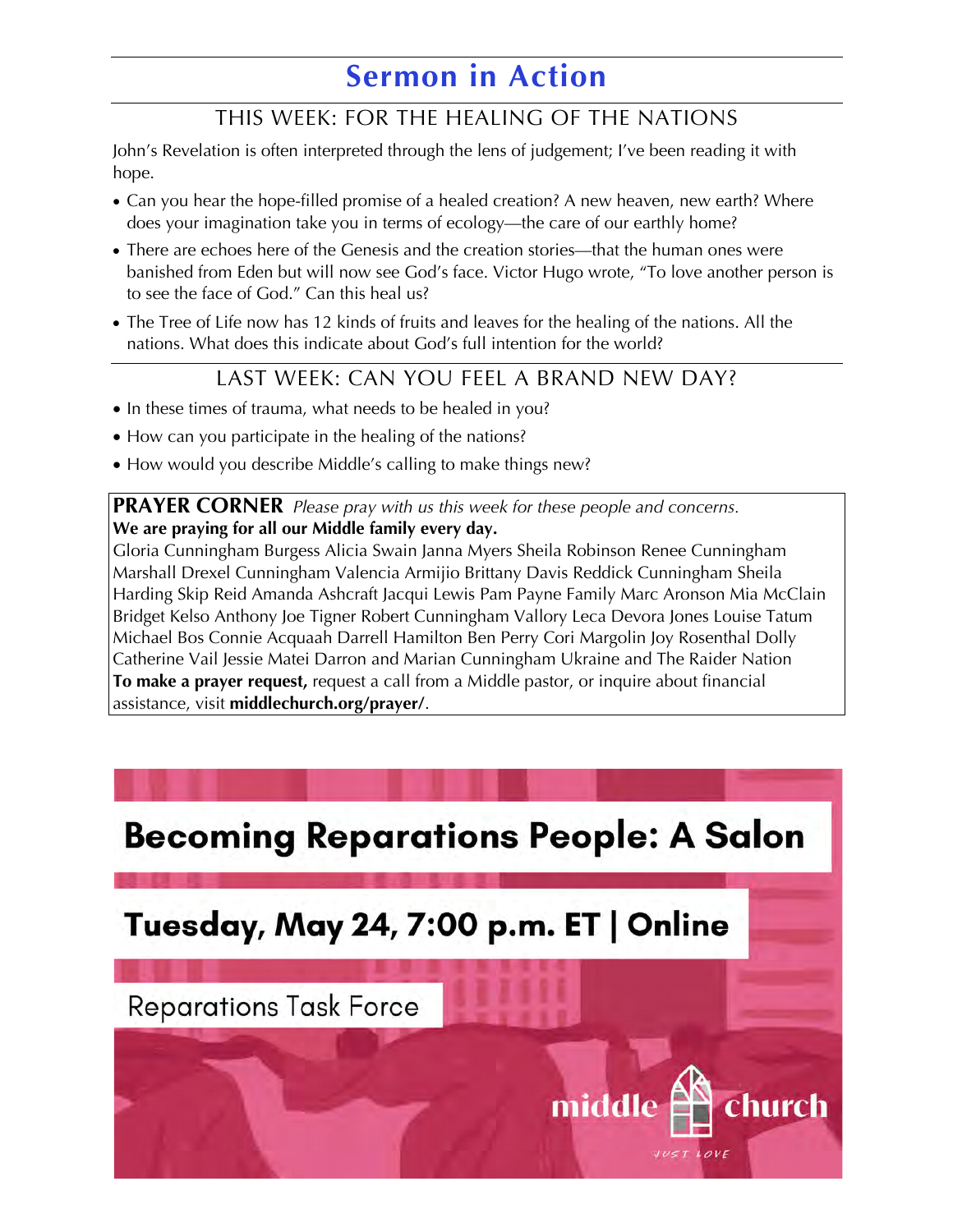# **[Welcome to Middle Church](https://www.middlechurch.org)**

**We are glad you are worshipping with us today.** If you are visiting for the first time, we invite you to return often and make Middle Church a home for you, your family, and friends. Sign up for updates or weekly emails at middlechurch.org.

**Text BULLETIN to (833) 786-0733 to receive this week's bulletin to your smart device.**

**VIDEOS AND PODCASTS** — Worship music and sermon videos: **youtube.com/MiddleNYC**. Re-watch the Worship Celebration livestream: **facebook.com/MiddleCollegiateChurch**. Middle Church podcast: **middlechurch.org/podcasts**.

## **GIVING AT MIDDLE**—

## *Dear Middle Family* —

The votes have been cast and it has been decided that Middle WILL rebuild on our historic site! Glory be to God! You have been incredible stewards of your gifts with us to keep this movement of love and justice thriving during these last two years of pandemic and fire trauma. **To date, you have contributed \$826,679.78 toward our congregational goal of \$1,050,000 in contributions (that's 50% of our operating budget this year) to fund our ministry programming.** THANK YOU for your commitment to this movement! We do this together, to bring the KIN-dom of God to these streets and to cast our fierce love out into the world.

[As we now move steadfastly into our season of resurrection, we will shift our resources into "One](https://www.youtube.com/watch?v=M4Hd0slsJZI)  Fund" combined to achieve our operations and rebuilding needs for the years to come. In this moment, please continue to give in the generous way that you have been. **And if you missed the May 15th Congregational Meeting where we discussed our One Fund in greater detail and how to make your contributions most impactful, you can watch it here.**

We're grateful for who you are as part of this community! Love— *Jacqui, Darren Johnston–Consistory Chair, and the entire Middle Church Consistory*

### **[To support our ongoing ministry, programs, operations, and](https://www.middlechurch.org/donate/)  rebuilding:**

- Visit **middlechurch.org/donate**
- Venmo **@MiddleCollegiateChurch**

**To mail contributions to Middle Church, please address them to:**

• Middle Collegiate Church, Attn: Stewardship Dept. PO Box 1400, New York, NY 10276

**Charitable Giving** may require use of Middle Collegiate Church's EIN: 13-5564117 (aka "Ministers, Elders and Deacons of the Reformed Protestant Dutch Church of the City of New York")

**[Please reach out to our Stewardship Director, Devon Mosley](mailto:stewardship@middlechurch.org)  (stewardship@middlechurch.org) to discuss any questions about your giving plan.** 

## **DONATE BY PHONE**

To make a donation to Middle Church, scan the code below with your smartphone camera.